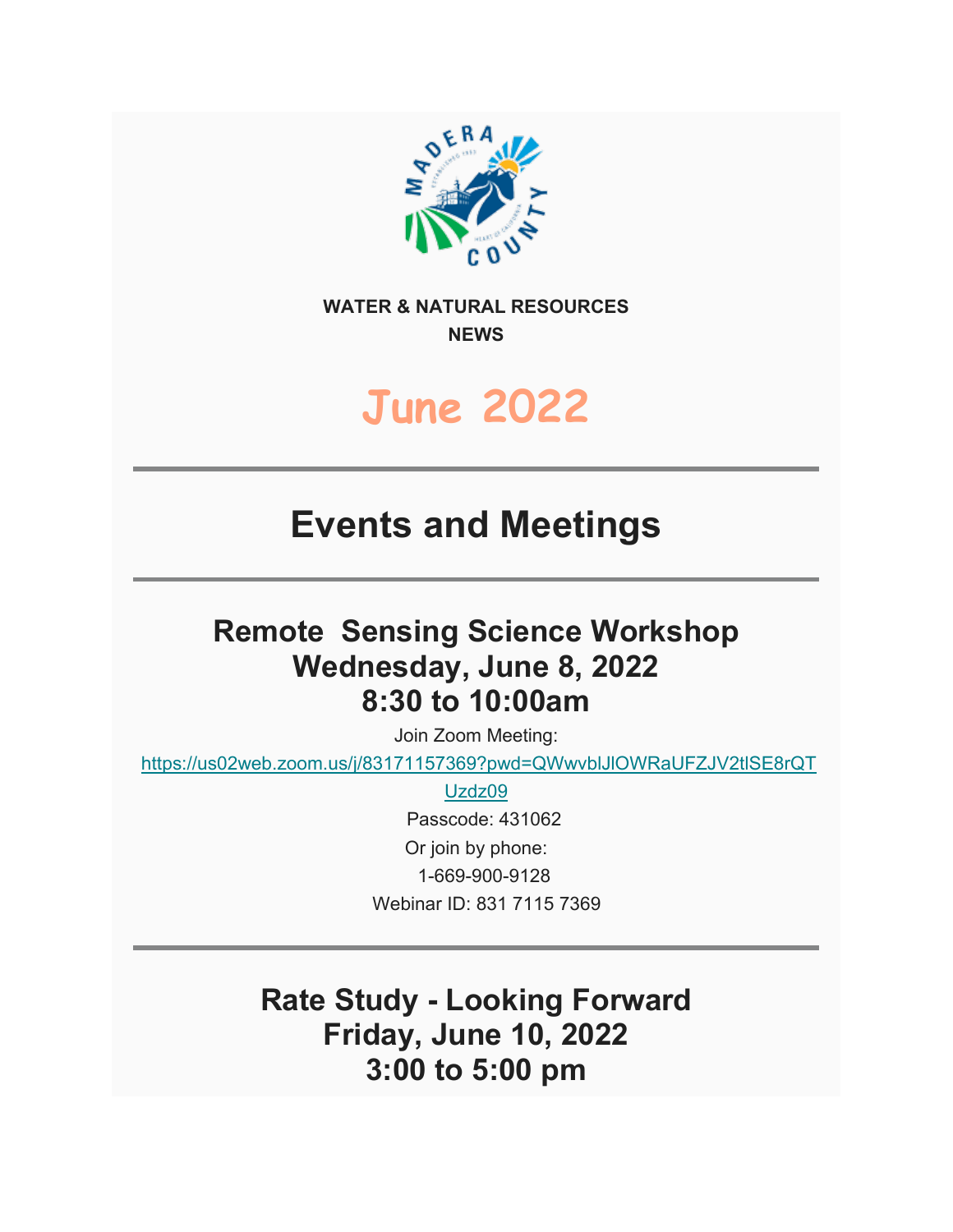#### Join Zoom Meeting:

[https://us02web.zoom.us/j/86293632652?pwd=UWpqL1BDZ0tOT2tXSU9nQnhn](https://us02web.zoom.us/j/86293632652?pwd=UWpqL1BDZ0tOT2tXSU9nQnhnNVp6QT09)

[NVp6QT09](https://us02web.zoom.us/j/86293632652?pwd=UWpqL1BDZ0tOT2tXSU9nQnhnNVp6QT09)

 Passcode: 073157 Or Call: 1-669-900-9128 Webinar ID: 862 9363 2652

**Drought Workgroup Friday, June 17, 2022 - 10:00 am**

Join Zoom Meeting

[https://us02web.zoom.us/j/89233429167?pwd=VEZESHBMSFN3d0d0L2xrd2l2M2](https://us02web.zoom.us/j/89233429167?pwd=VEZESHBMSFN3d0d0L2xrd2l2M25JQT09)

[5JQT09](https://us02web.zoom.us/j/89233429167?pwd=VEZESHBMSFN3d0d0L2xrd2l2M25JQT09) Meeting ID: 892 3342 9167 Passcode: 632203 Or Call: 1-669-900-9128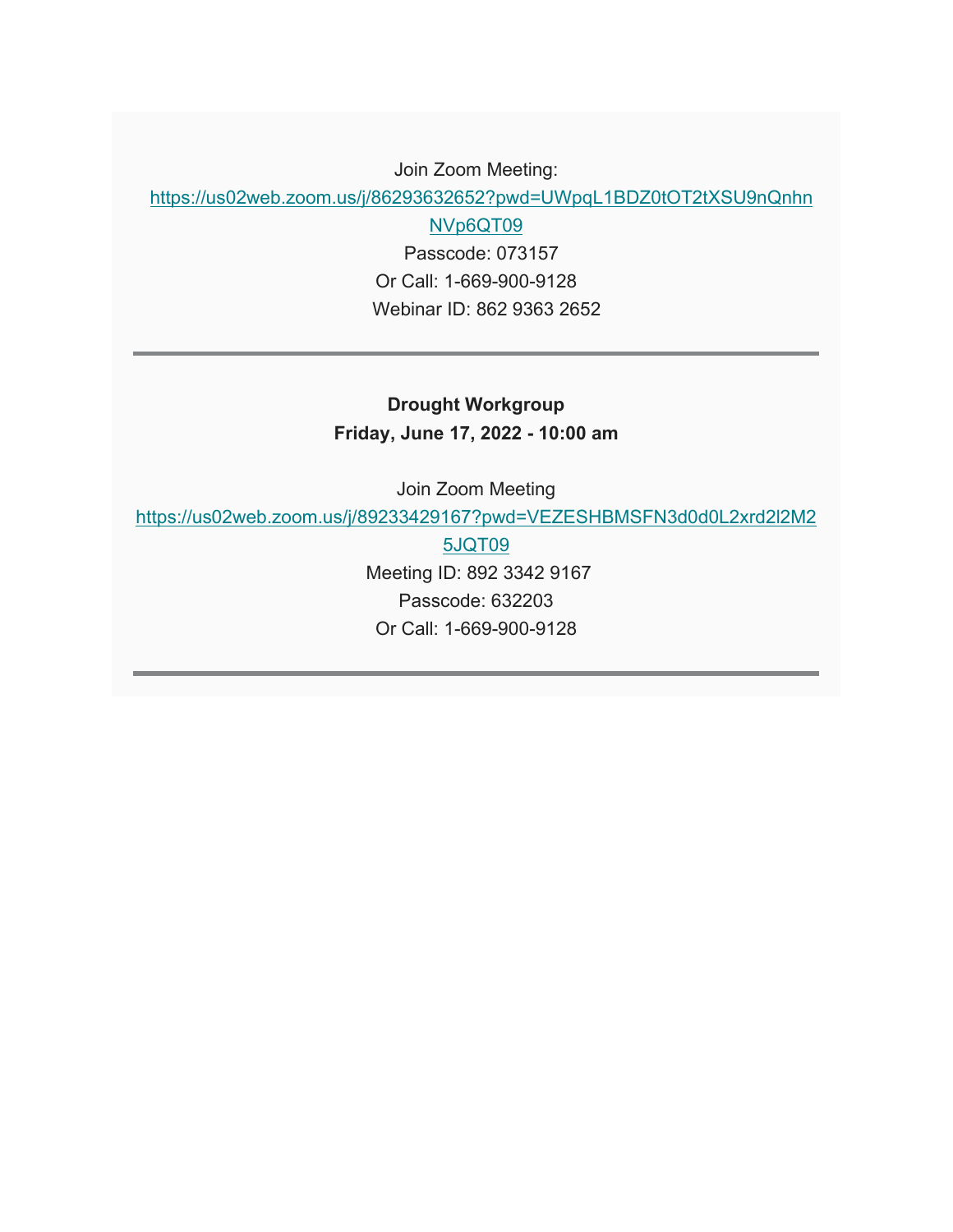# **Conservation Lunch & Learn**

## June 2, July 7, August 4, 2022 12:00 pm-1:00 pm

- **Water saving habits**
- Water efficient products and fixtures
- Indoor appliance use and tips
- Outdoor irrigation types and tips







#### Please use the link below to join the meetings!



https://bit.ly/3hdOT4e

Meeting ID: 826 1165 3559 Passcode: 180733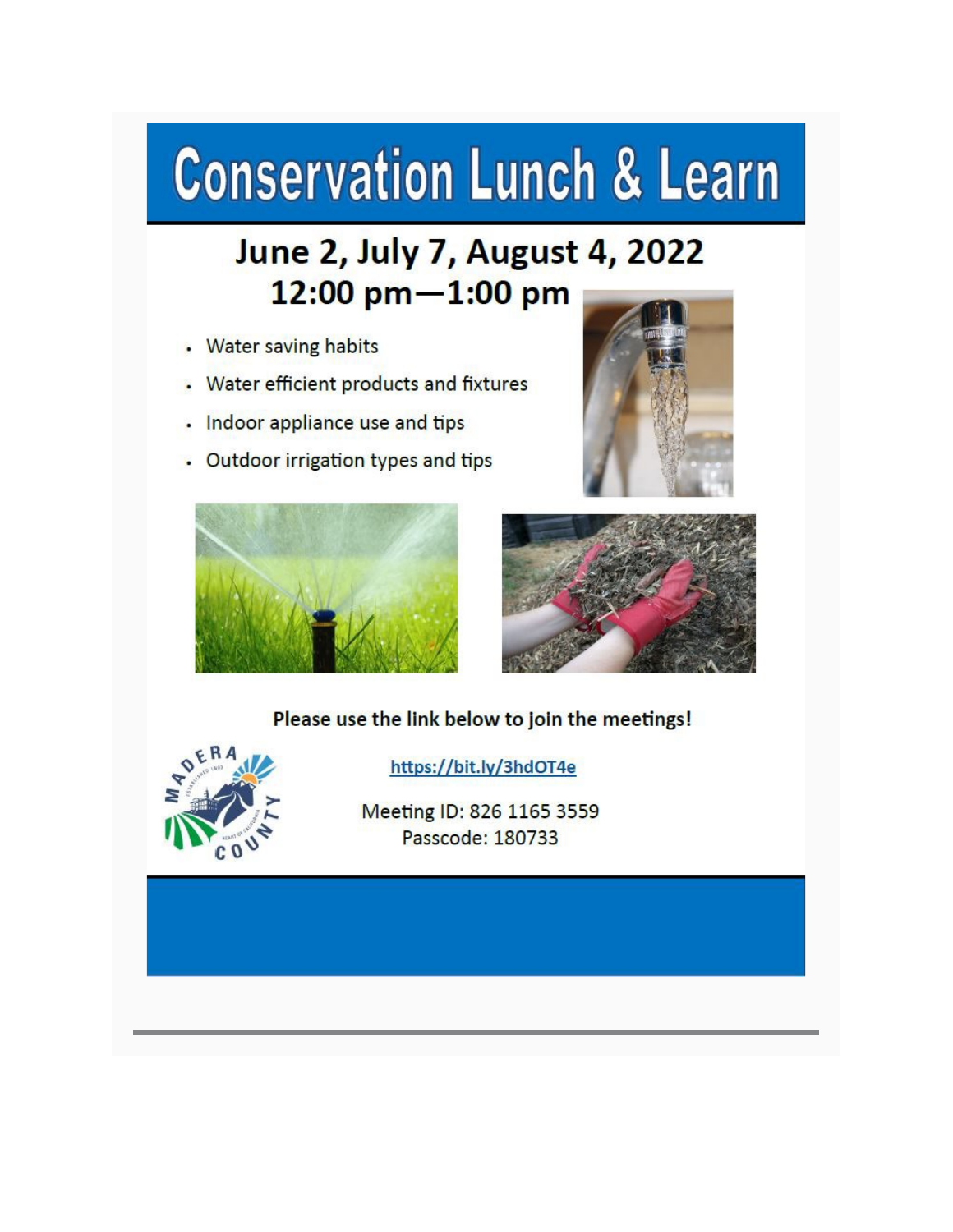

### **START REDUCING LEAKS NOW!**

#### **Free Leak Detection Technical Assistance**

The state of California requires water systems to meet a leakage standard of 10% or less. Meeting this requirement is a harder for small water systems and/or tribal systems due to ageing infrastructure, limited budgets, and limited manpower. Locating and repairing leaks:

- · Improves operational efficiency
- Lowers operational costs
- · Reduces potential contamination
- **Extends the life of facilities**
- · Reduces potential property damage & system liability
- · Reduces water outage events

CRWA, in partnership with DWR, is offering FREE leak detection surveys. If you are a small and/or tribal water system & are interested in getting leak detection technical assistance, please contact: Ruby Viramontes at priramontes@calruralwater.org.



**Free Leak Detection Surveys** 

**Targeted to Small & Tribal Water Systems** 

**One More Exciting Point Here!Saves** systems money & **improves efficiency** 

**Highly Experienced Leak Detection Specialist** 

> **State of Art Equipment**

#### **CALIFORNIA RURAL WATER ASSOCIATION**

1234 N. Market Blvd.<br>Sacramento, CA 95834<br>(916) 553-4900

www.calruralwater.org

www.cadroughtprep.net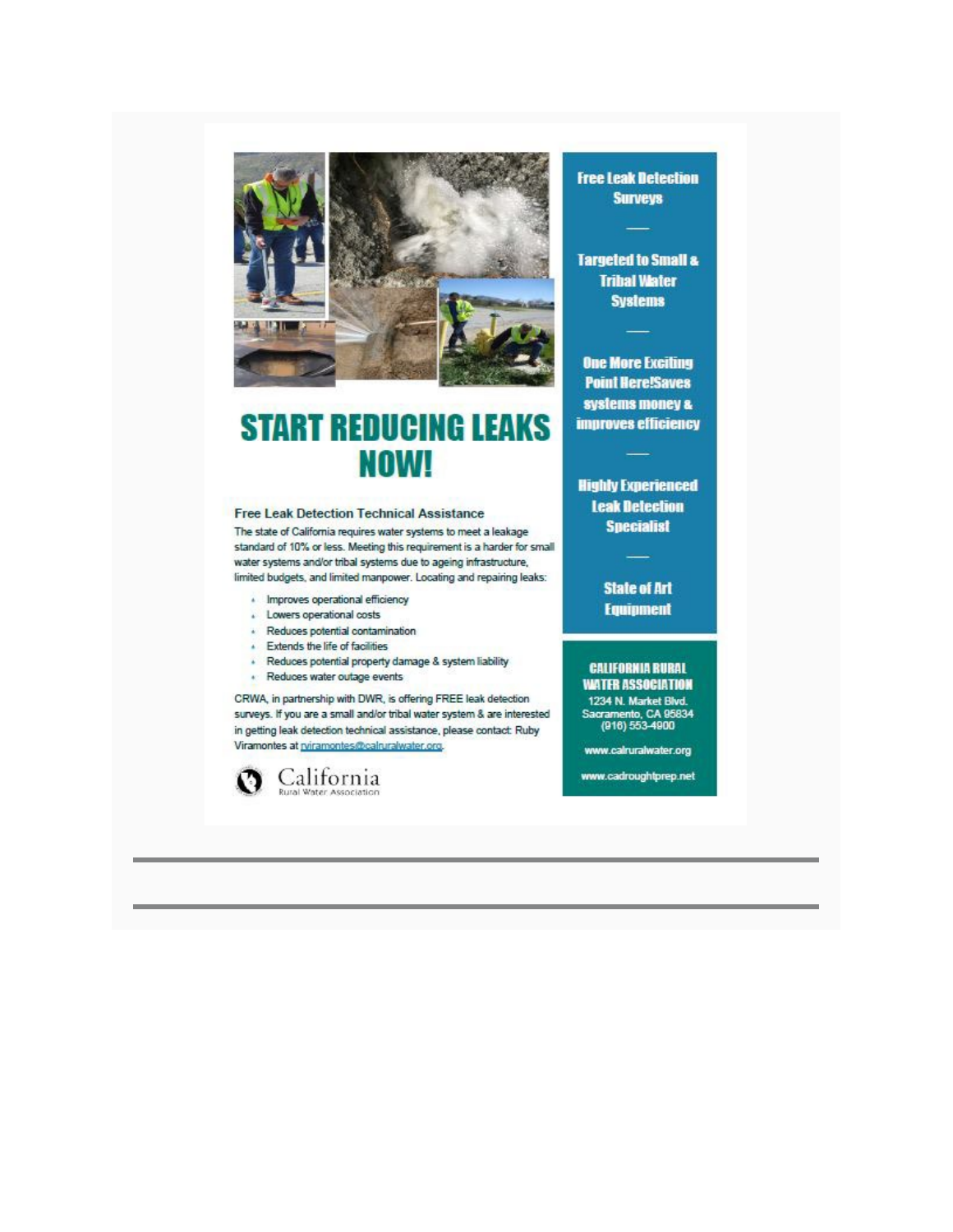

### **Doing Your Part to Save 15%**

The State Water Contractors and Save Our Water are asking Californians to work together to reduce water usage by 15 percent -- enough water to supply 1.7 million households for an entire year. **[Watch the video to learn](https://lnks.gd/l/eyJhbGciOiJIUzI1NiJ9.eyJidWxsZXRpbl9saW5rX2lkIjoxMDgsInVyaSI6ImJwMjpjbGljayIsImJ1bGxldGluX2lkIjoiMjAyMjAzMjIuNTUzMDE2NzEiLCJ1cmwiOiJodHRwczovL3d3dy55b3V0dWJlLmNvbS93YXRjaD91dG1fbWVkaXVtPWVtYWlsJnV0bV9zb3VyY2U9Z292ZGVsaXZlcnkmdj1jZFlQdF9QY3JUWSJ9.4_6Q-BdQnHGHq33CtIidAgLhuYfbNoFoYk7fJoQdTUU/s/2145089632/br/128490458210-l)** how to do your part to help California during the drought.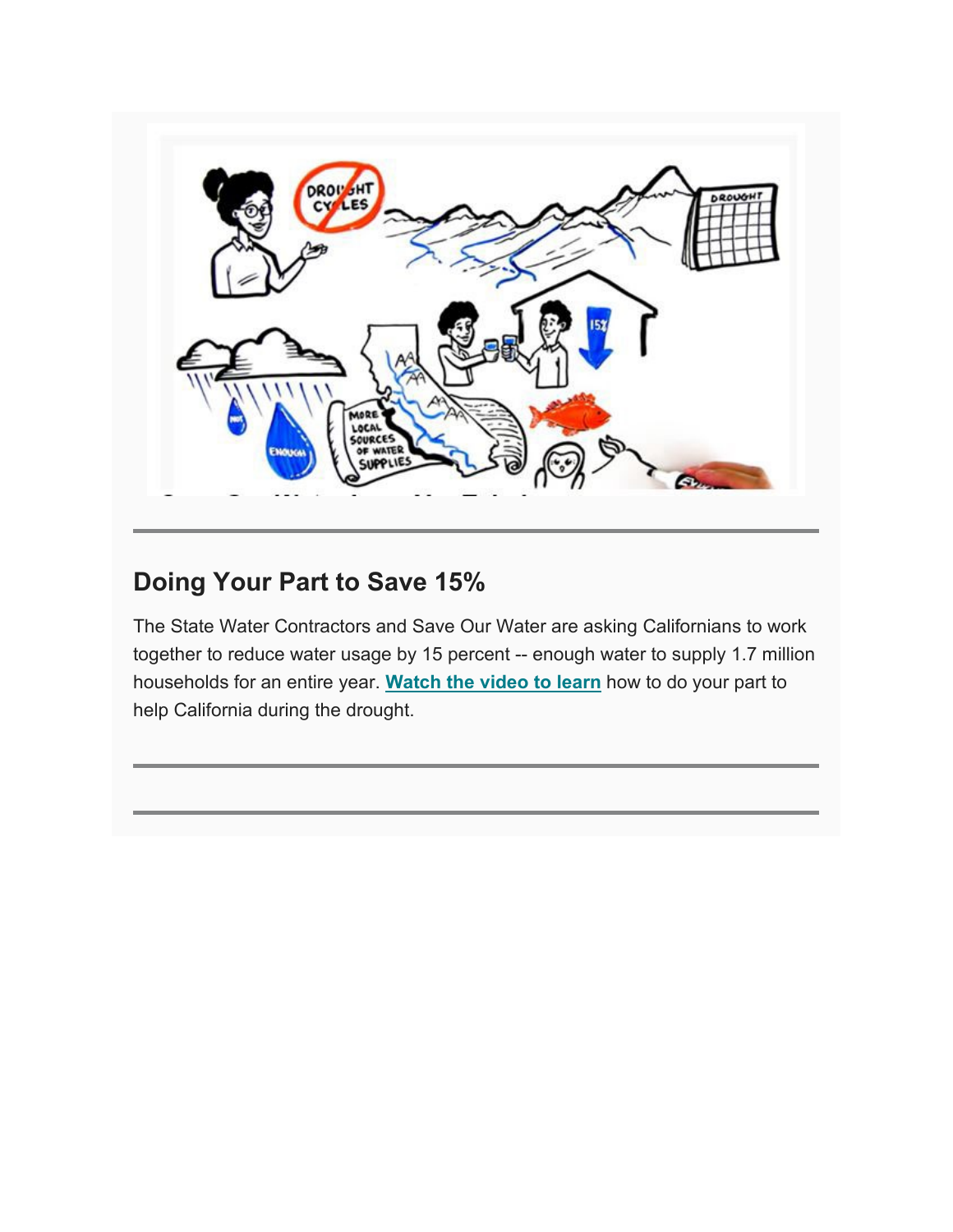

### **April snow survey finds little snow**

This year was California's driest January through March since records began. The April 1 snow survey showed this critical California water source as only 38% of average with only 4% at the Northern Sierra official snow survey location.

With the state's largest reservoirs already dwindling before the summer months, we all must save water in California so we can make it last.

[Click here to learn more about the April snow survey.](https://lnks.gd/l/eyJhbGciOiJIUzI1NiJ9.eyJidWxsZXRpbl9saW5rX2lkIjoxMDAsInVyaSI6ImJwMjpjbGljayIsImJ1bGxldGluX2lkIjoiMjAyMjA0MjkuNTcxOTUxODEiLCJ1cmwiOiJodHRwczovL3NhdmVvdXJ3YXRlci5jb20vTmV3cy1hbmQtRXZlbnRzL0xhdGVzdC1OZXdzL0FwcmlsLVNub3ctU3VydmV5P3V0bV9tZWRpdW09ZW1haWwmdXRtX3NvdXJjZT1nb3ZkZWxpdmVyeSJ9.ysgOd7R6XBEd_smJH95zVcPew4c929b-U8CTxoHEp9s/s/2145089632/br/130594533597-l)

[Here are some tips and tools](https://lnks.gd/l/eyJhbGciOiJIUzI1NiJ9.eyJidWxsZXRpbl9saW5rX2lkIjoxMDEsInVyaSI6ImJwMjpjbGljayIsImJ1bGxldGluX2lkIjoiMjAyMjA0MjkuNTcxOTUxODEiLCJ1cmwiOiJodHRwczovL3NhdmVvdXJ3YXRlci5jb20vP3V0bV9tZWRpdW09ZW1haWwmdXRtX3NvdXJjZT1nb3ZkZWxpdmVyeSJ9.q4m327EQCClLlpBU2q-yuJJN01usxi2J8YNqLzNyY4A/s/2145089632/br/130594533597-l) to help you make small water-saving changes that can make a big difference.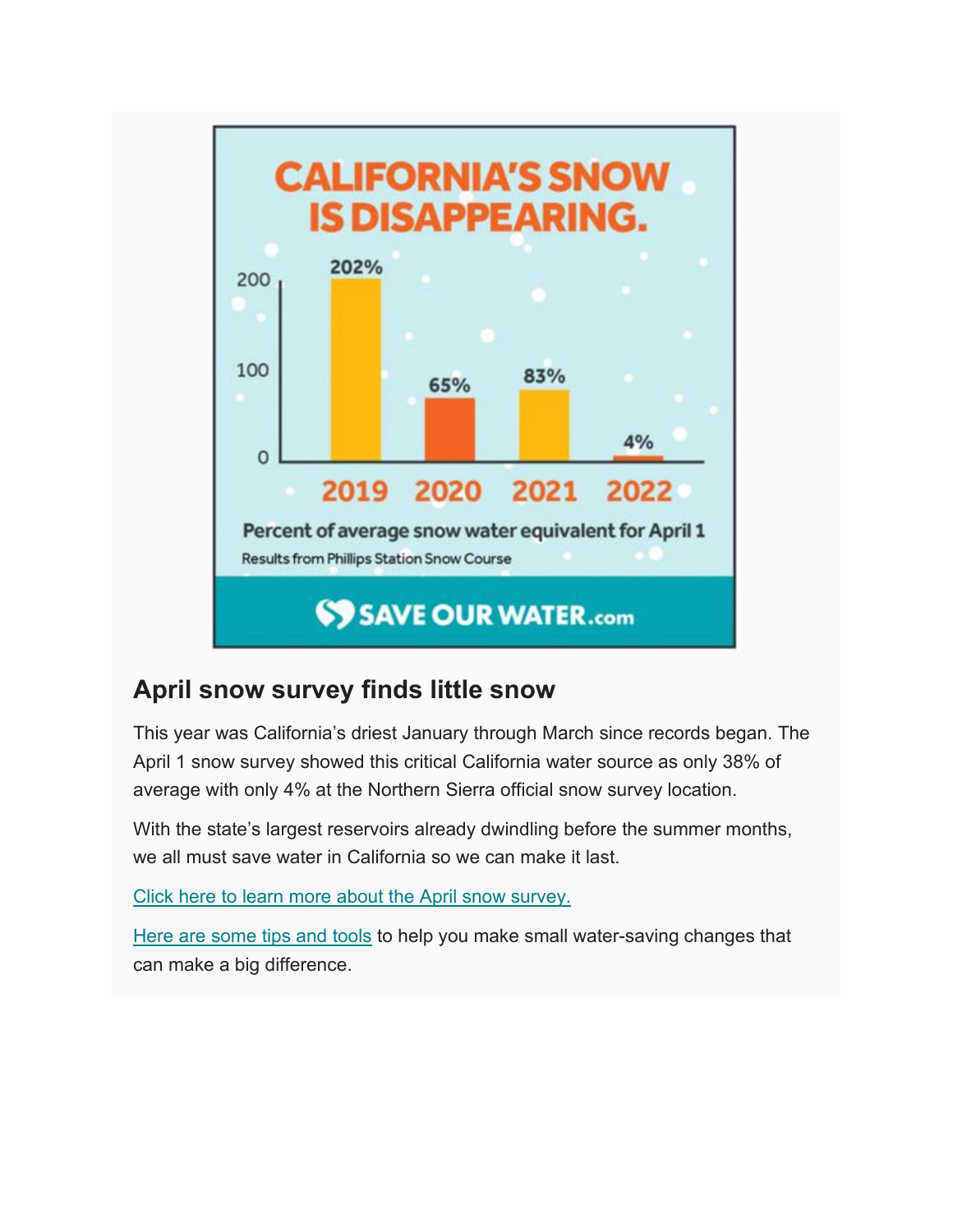

Instead of dry ground, these water officials should be standing on 5 feet of snowpack. Taken at the April 1, 2022 snow survey in the Sierra Nevada Mountains.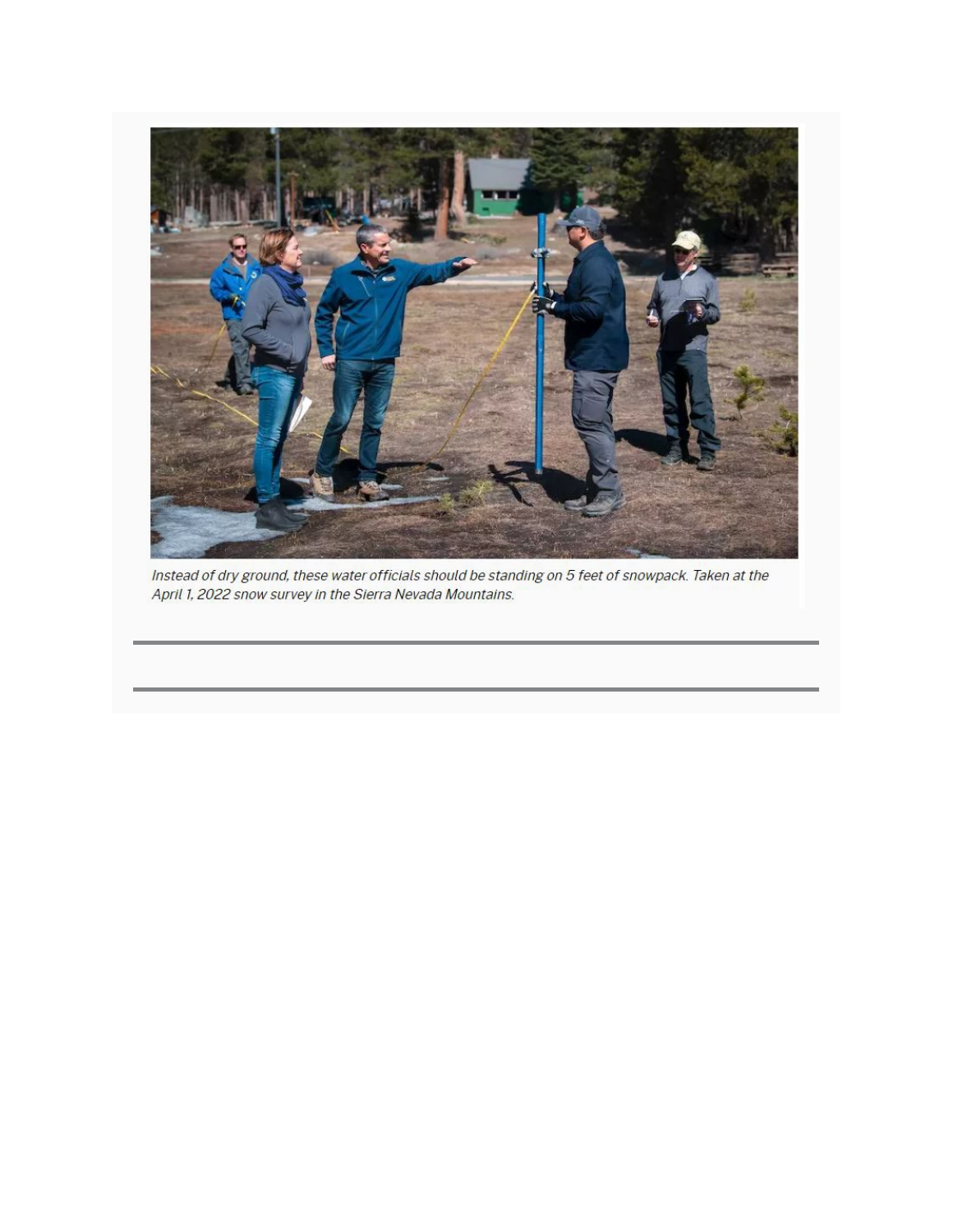

January through April precipitation rankings in 2022. Areas in darkest brown were record-dry in 2022 for any January-April period dating to 1895.

(NOAA/NCEI)

#### **2022 Is California's Driest Year on Record So Far – an Ominous Sign for Summer and Fall**

By [Jonathan Erdman](https://weather.com/bios/news/2018-08-21-jonathan-erdman) – The Weather Channel

#### 05/10/22

California had its driest start to a year since the late 19th century, raising drought and wildfire concerns heading into the summer. In [data released May 9, 2022,](https://www.ncei.noaa.gov/access/monitoring/us-maps/ytd/202204) NOAA's National Centers for Environmental Information found January through April precipitation in the state was the lowest on record dating to 1895.

The statewide precipitation of 3.25 inches was only 25% of average, topping the previous record-dry January through April from 2013, according to NOAA statistics. This is troubling on several fronts. First, this unusually dry stretch happened during much of the state's wet season, when the majority of precipitation usually falls. Secondly, California is headed into its dry season.

From late spring through early fall, the jet stream moves well north, and aside from occasional, isolated summer thunderstorms, much of the state is dry. During the dry season, runoff from snowmelt in the high country – particularly the Sierra – typically recharges the state's rivers, reservoirs and aqueducts, supplying almost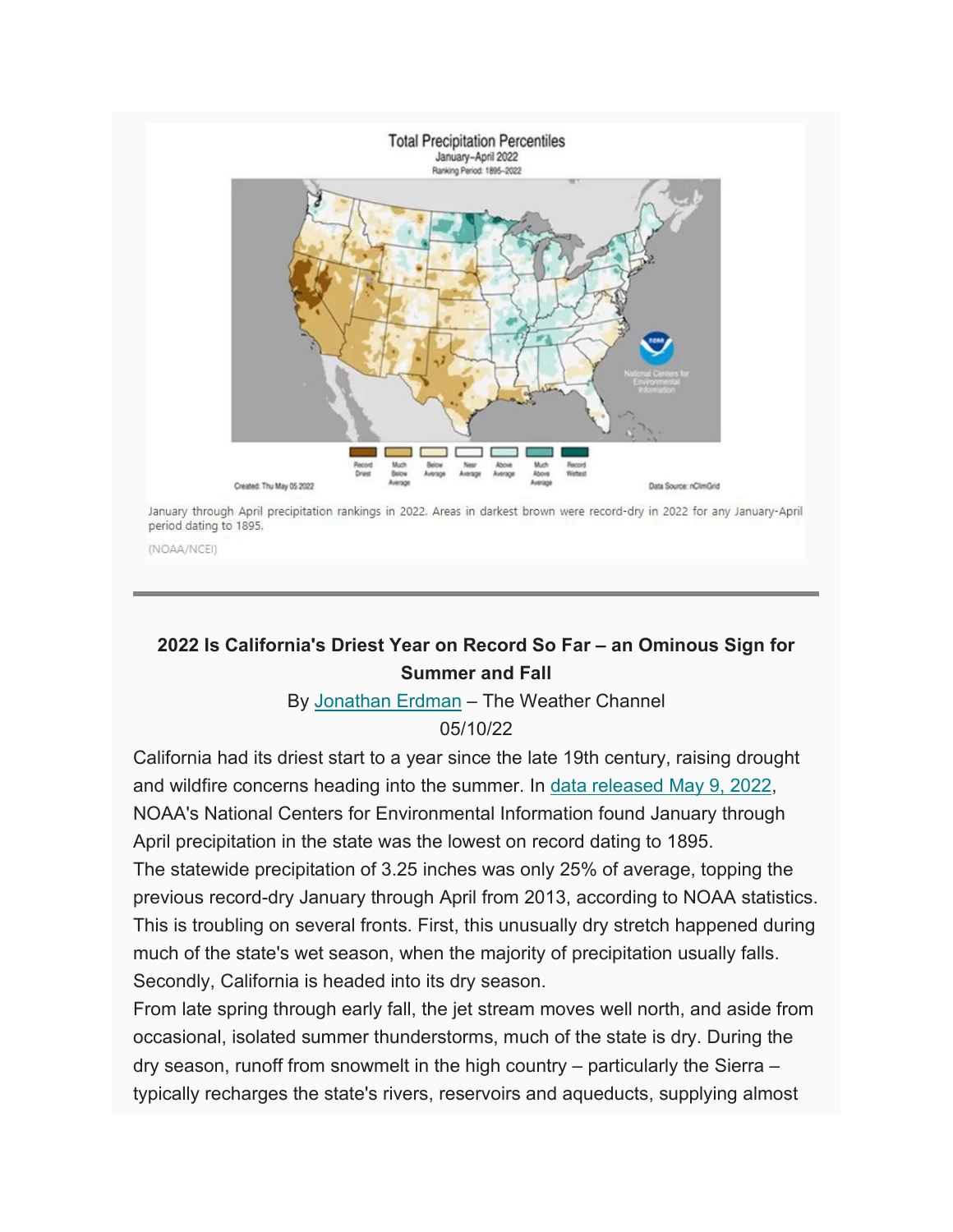one-third of the state's water for cities and agriculture. But this year, the snowpack was paltry, began melting early and wasn't generating much runoff.

According to the [May 6 update](https://cww.water.ca.gov/resources/images/Latest_State_Hydrology_Update.pdf?_=2022-05-06) by the California Department of Water Resources (CDWR), the state's snowpack peaked March 8 at only 57% of average and over three weeks earlier than usual. While some more recent systems dumped modest snow in the Sierra, the state's snowpack was only 21% of average as of May 9. And the modest snowmelt that's happening is [seeping into dry ground](https://twitter.com/samcken64/status/1507577895299923974) rather than running off into reservoirs, according to Desert Research Institute climatologist Dan McEvoy.

According to the CDWR update, the state's reservoirs were at 71% of average storage for early May, in better overall shape than this time in 2015, during California's exceptional mid-2010s drought. But California's two largest reservoirs are at ["critically low levels,](https://droughtmonitor.unl.edu/)" according to the May 5 Drought Monitor summary. [Shasta Lake](https://cdec.water.ca.gov/resapp/ResDetail?resid=SHA) is at its lowest early May level since the drought of 1976- 77, while Lake Oroville is only 70% of its early May average. California is in its third year of the latest drought, which accelerated in early 2020. Given the upcoming dry season, the state will have to wait until late fall or winter for significant drought relief to arrive. In late April, the Metro Water District of Southern California issued an unprecedented [water shortage emergency,](https://www.latimes.com/california/story/2022-04-26/mwd-declares-water-emergency-and-restricts-outdoor-watering) with outdoor watering restricted to one day a week in parts of the Los Angeles Basin beginning June 1. California is one of many western states facing a [difficult summer of wildfires](https://weather.com/news/news/2022-05-03-spring-summer-wildfire-outlook) given the [widespread multi-year drought.](https://droughtmonitor.unl.edu/)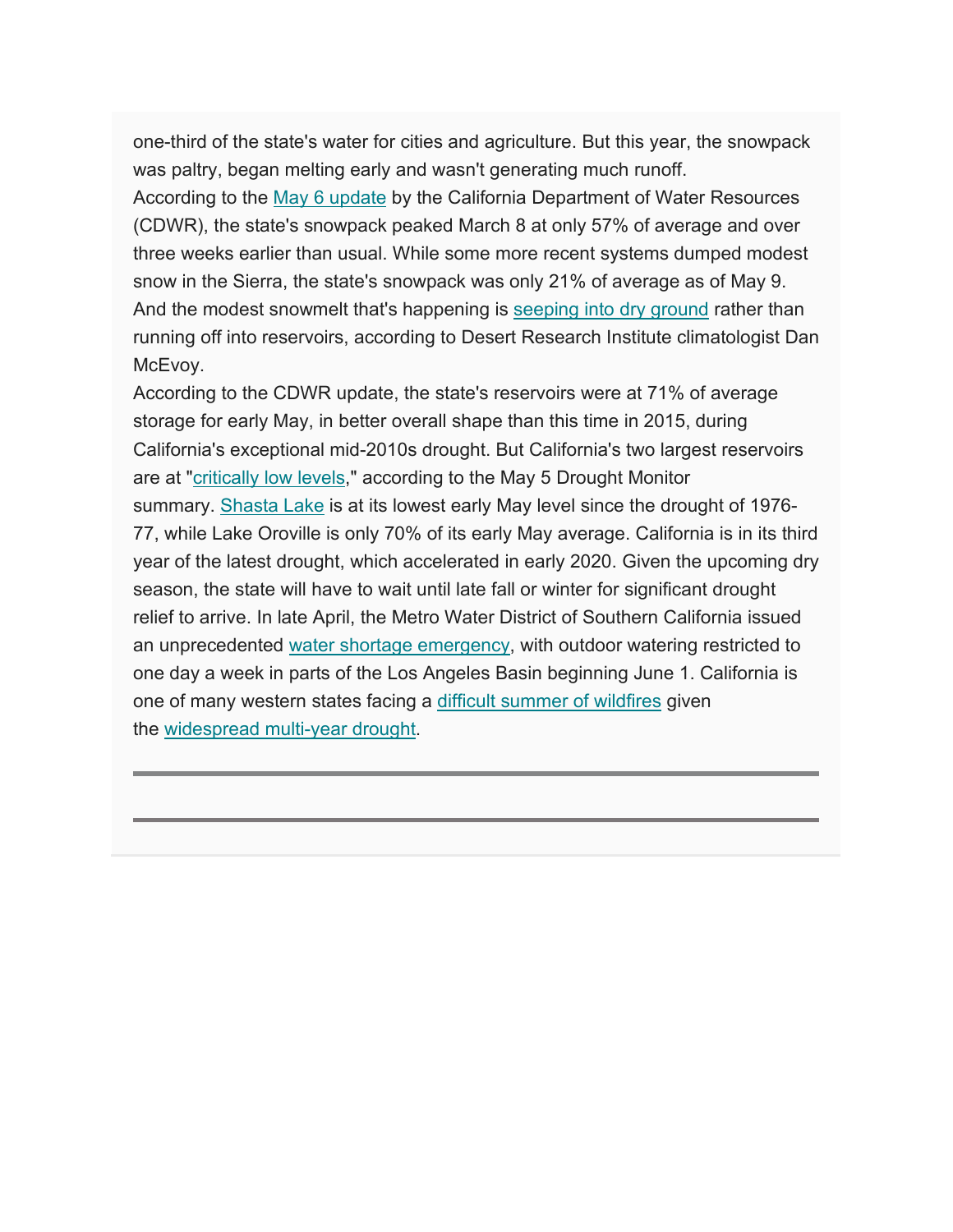

# **RESOURCES AVAILABLE TO WELL OWNERS IN MADERA COUNTY**

**@A CONSUL** 

all Drought Support 559-802-1685 htsuppert ase!thelpenterprises.org

BAAS W. ELOWIN CT., I VISALIA, CA 93291

ound

**sillidw** 

**News** (6)

**BAAS W. ELOWIN CT. I VISALIA, CA 83291** 

Has your well gone dry? Are you worried about your well going dry? Most resources are available for free.

Residents of Madera County and the Central Valley who have been affected by the impacts of the drought have immediate resources available to help maintain their access to drinking water. These funds come from the State Water Resources Control Board and most are free to you. Resources include: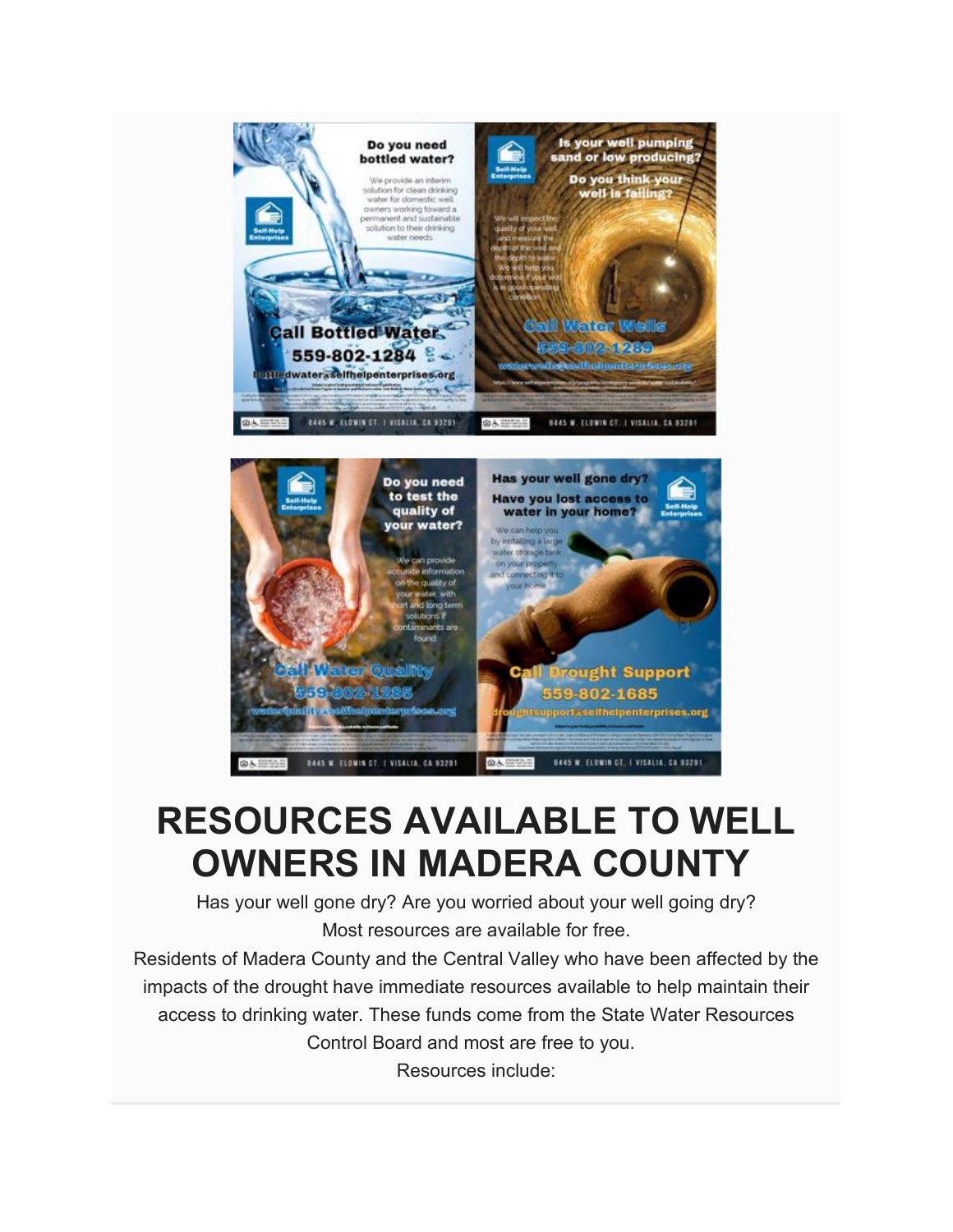Bottled Water Water Tanks Water Assessment Testing Water Quality Testing If you are concerned about your well or out of water for your home, visit [www.mywellwentdry.org](http://www.mywellwentdry.org/) for a list of resources by county or call Self-Help [Enterprise](https://maderacountywater.us19.list-manage.com/track/click?u=58cfa0ba8c3919b95f24fac11&id=6c9c270fa2&e=f787005428) for: Bottled Water: 559-802-1284 Water Wells: 559-802-1289 Water Quality: 559-802-1285 Drought Support: 559-802-1685.

#### **PARTNER ORGANIZATION JOB OPPORTUNITIES**

Interested in working on issues related to resource management here are links to Partner Organizations who currently have positions open. Ideal candidates have experience/knowledge with key land management strategies, water issues, agriculture, and/or understand topics on wildfire resilience, landscape restoration, and collaboration.

[American Forests](https://www.americanforests.org/jobs/)

Careers – [California Association of Resource Conservation Districts \(carcd.org\)](https://carcd.org/about-us/careers/) [Coarsegold Resource Conservation District](https://crcd.org/jobs/) [Natural Resource Conservation Service](https://www.usajobs.gov/) - USA Jobs [Public Policy Institute of California \(PPIC\)](https://www.ppic.org/about-ppic/careers/) [Self Help Enterprises](https://www.selfhelpenterprises.org/get-involved/#career-opportunities) [Yosemite/Sequoia Resource Conservation and Development Council](https://ysrcandd.org/get-involved/careers/) [Yosemite National Park](https://www.usajobs.gov/job/636931500)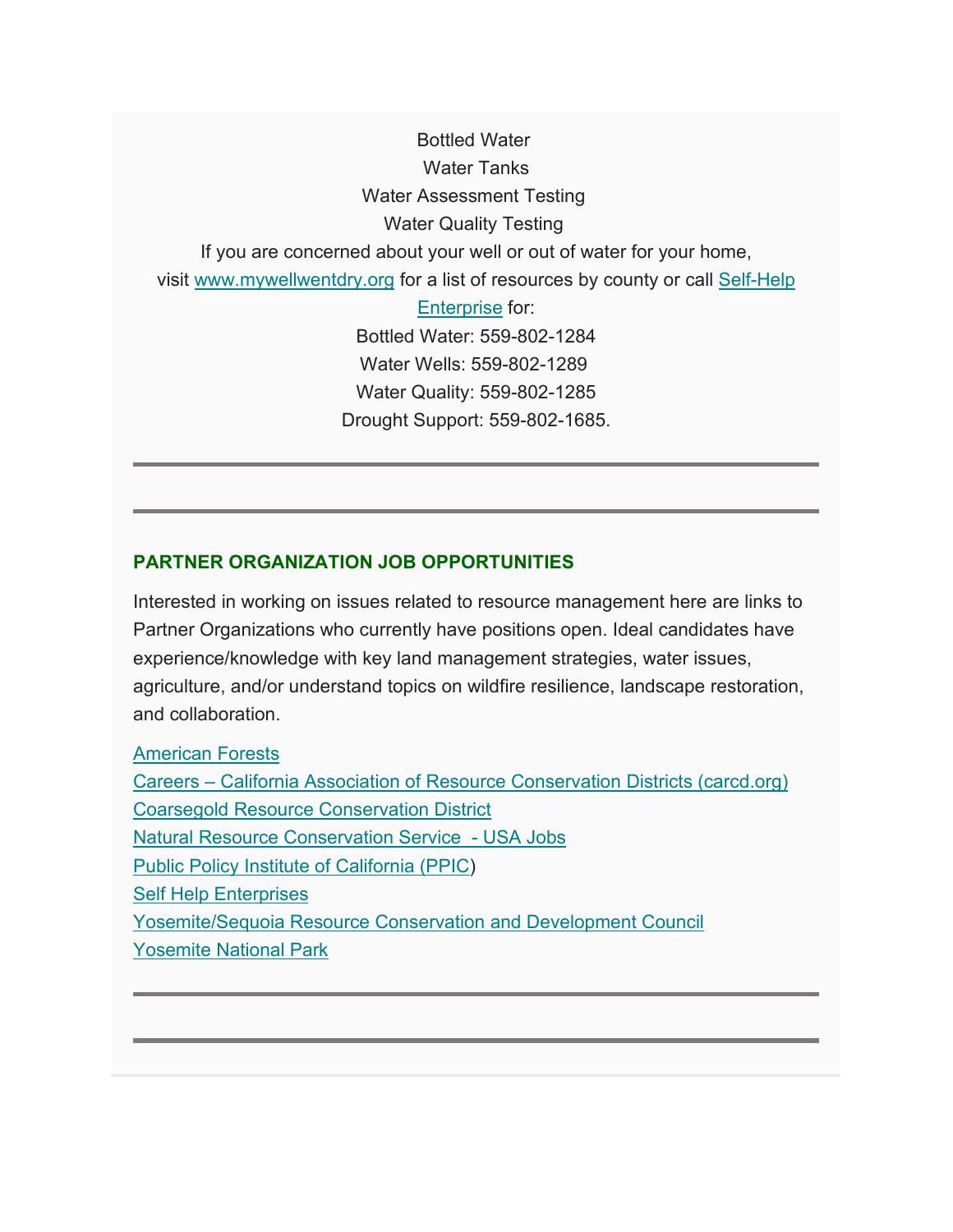#### **If You Need Us**

**The Water & Natural Resources office is located on the third floor of the County Government Center. Water and Natural Resource staff can be reached at 559-662-8015 or you can visit us on-line at** 

**-** [maderacountywater.com.](https://www.maderacountywater.com/)



#### **Upcoming Events and/or Meetings**

**Please check the website through the links below for meeting announcements and schedules or for telephone numbers to call and check on meeting times and locations with the agencies.**

[Chowchilla Subbasin](https://www.maderacountywater.com/chowchilla-subbasin/)

[Chowchilla Water District GSA](https://www.cwdwater.com/index.php/sustainable-groundwater-management-act/122-cwd-sustainable-groundwater-management-act)

[Clayton Water District](https://claytonwd.com/)

[Coarsegold Resource Conservation District](http://www.crcd.org/)

[Delta-Mendota Subbasin](http://deltamendota.org/)

[Gravelly Ford GSA](http://gravellyfordwaterdistrict.com/gsp-gsa.html)